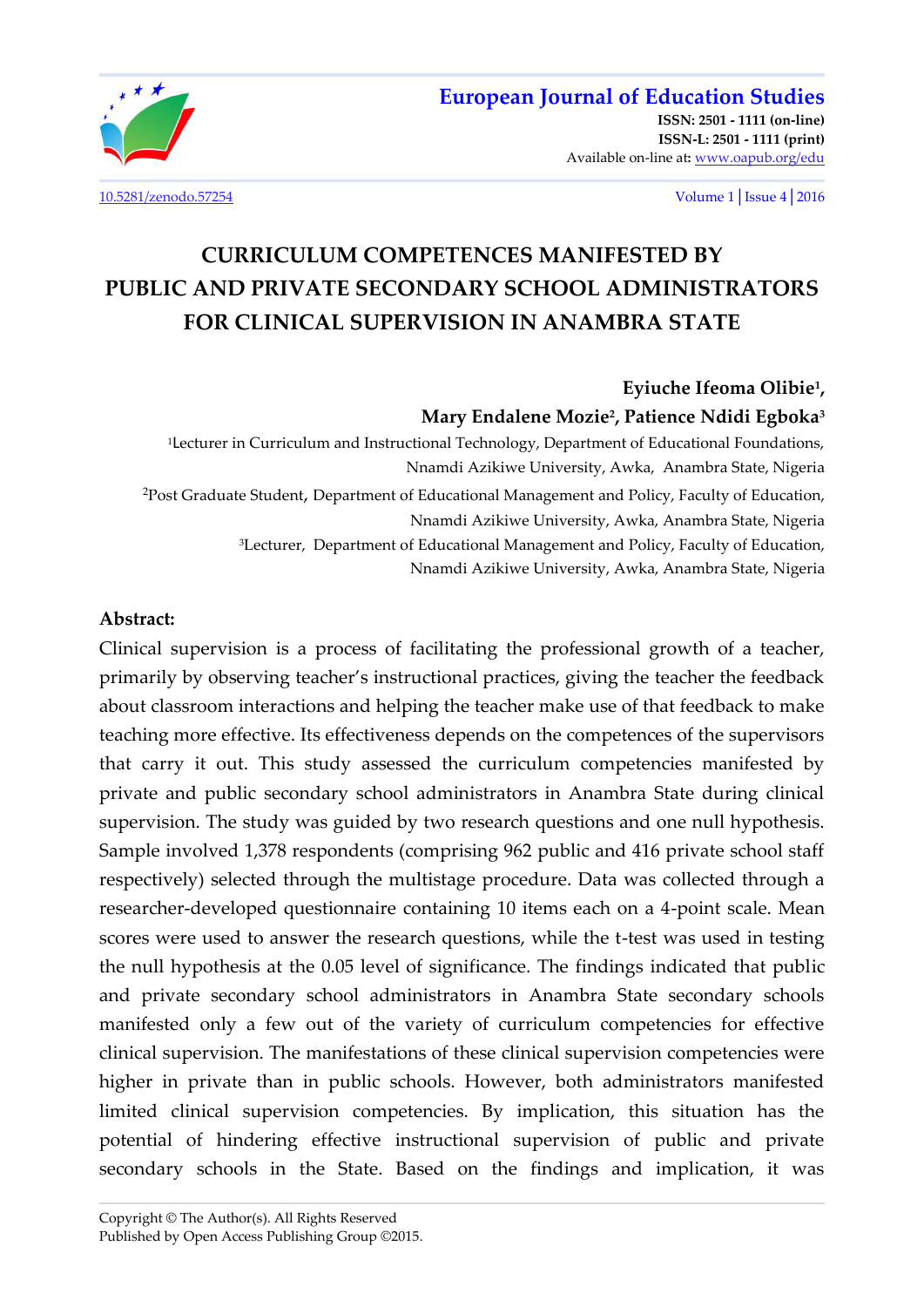recommended among other things that the public and private secondary school administrators should give emphasis to and seek avenues for significant improvements in their teaching, human relations, resource management and evaluation competencies. Reading professional journals, peer mentoring, and participating in professional conferences and seminars would help them to improve their clinical supervision competencies.

**Keywords:** clinical supervision, secondary school, curriculum competencies, school administration, effective teaching

## **1. Introduction**

The importance of teacher in the success of any educational programme has been well articulated in the National Policy on Education (FRN, 2004) where it is stated that no educational system could be better than the teacher within it. This means that if Nigeria wants a better education system, it must continuously strive to have better teachers. Furthermore, the Federal Ministry of Education (FMoE, 2012), in its Strategic Education Sector Plan (SESP), has stressed the necessity of teacher supervision and support as a strategy to ensure quality of teaching and learning. Among the model ways of achieving this is clinical supervision of teachers.

 Clinical supervision is a term that was borrowed by Goldhammer (1969) and Cogan (1973) from the medical profession, where it has been used for decades to describe a process for perfecting the specialized knowledge and skills of practitioners. Bernard and Goodyear (2009) defined it as an intervention that a senior member of the profession delivers to a junior member in order to enhance professional abilities and monitor the services offered. Other authors such as Chidiobi (2015); Duncan, Brown-Rice and Bardhoshi (2015) as well as Okorji and Ogbo (2013) viewed clinical supervision as a process of facilitating the professional growth of a teacher, primarily by observing teacher's instructional practices, giving the teacher the feedback about classroom interactions and helping the teacher make use of that feedback to make teaching more effective. The basis of clinical supervision is an intense, continuous, collegial relationship between supervisor and teacher with the aim of improving professional practice. It is also based on the premise that a prescribed, diagnostic formal process of collaboration, assistance and improvement of instruction could improve teaching.

 In this study, clinical supervision is described as the collegial and face-to-face interactive service existing between a teacher and a supervisor that is primarily aimed at observing, studying and improving co-operatively all learning conditions. It is often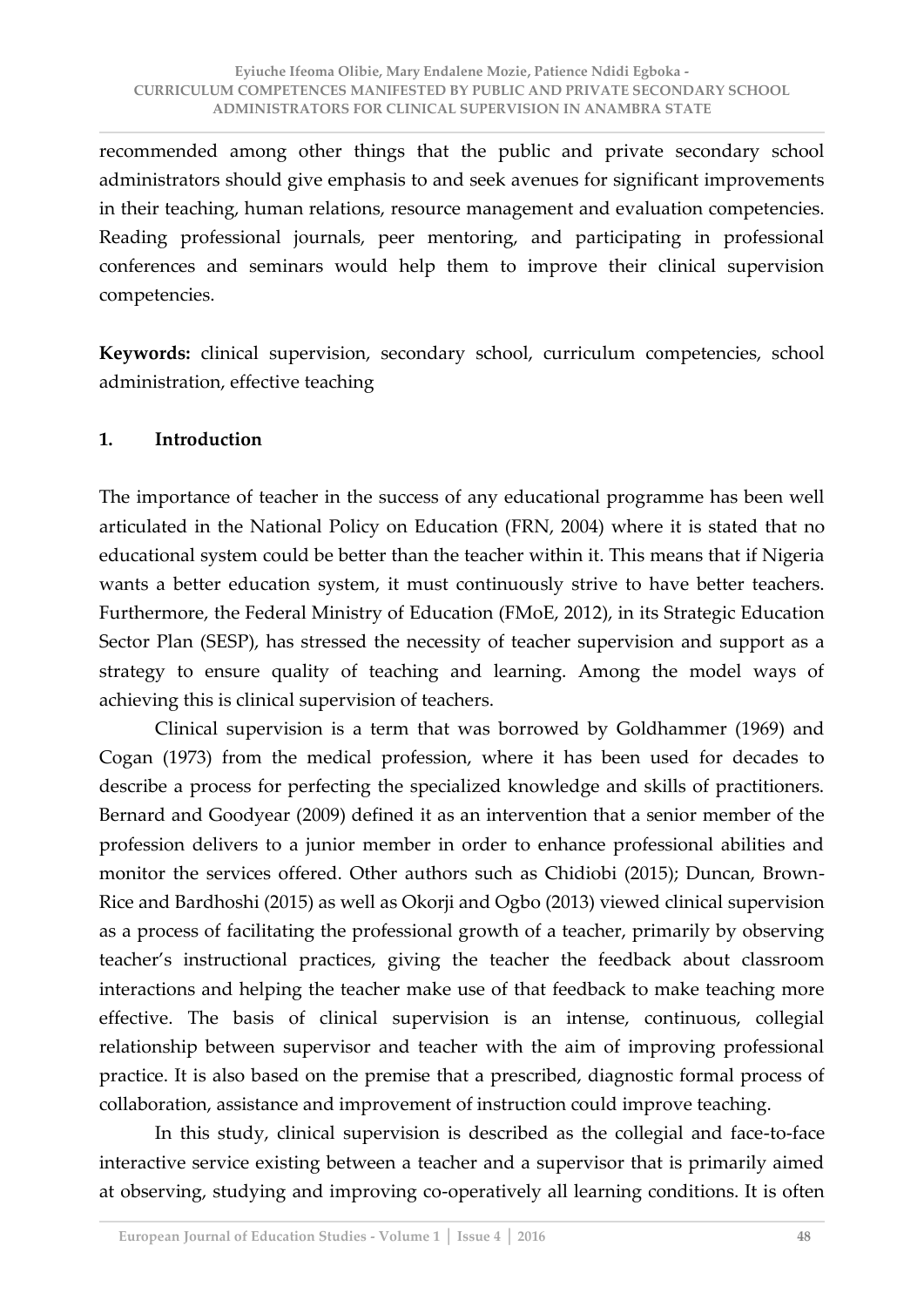carried out to help diagnose instructional strengths and problems as well as provide valuable information which can lead to improvements in teaching. It is also aimed at aiding teachers in developing materials, encouraging experimentation, aiding teachers in continuous task of curriculum implementation and bringing about improvement in students' learning. If properly implemented, clinical supervision will be the greatest driver in taking forward excellence in teaching and lifelong learning (Ayeni, 2012; Duncan, et al, 2015; Onumah, 2016).

 Essentially, clinical supervision in education involves a teacher receiving information from a senior colleague who has observed the teacher's performance and who serves as both a mirror and a sounding board to enable the teacher to critically examine and possibly alter his or her own professional practice.

Goldhammer, Anderson, and Krajewski (1993) and Cogan (1973) in Watkins and [Milne](http://eu.wiley.com/WileyCDA/Section/id-302479.html?query=Derek+L.+Milne) (2014) identified four common stages/phases in clinical supervision:

- a) a pre-observation conference between supervisor and teacher concerning elements of the lesson to be observed;
- b) classroom observation;
- c) a supervisor's analysis of notes from the observation conference between supervisor and teacher;
- d) a post-observation conference between supervisor and teacher where the supervisor and supervisee analyses the post-observation conference.

Onumah (2016) added that the teachers' lesson notes, diaries, registers, students test exercise books, and teachers' techniques of teaching and evaluation are examined during clinical supervision so as to know how well or otherwise the teachers go on with teaching activities. The supervisor takes note of the teacher's knowledge of the subject being taught, evidence of adequate planning and preparation for the lesson, lesson presentation, teacher's personality and the extent of students' participation or interaction with the teacher. These, according to Nkwoh (2015) form the bases for providing constructive advice on how to improve the quality of classroom instruction.

 Hence, clinical supervision is a distinct professional practice employing a collaborative relationship that has both facilitative and evaluative components, that extends over time, which has the goals of enhancing the professional competence and science-informed practice of the supervisee, monitoring the quality of services provided, protecting the public, and providing a gate-keeping function for entry into the profession.

 Clinical supervision is carried out in both public and private schools. Private secondary schools are independent schools which are established by individuals like churches, business enterprises and corporate organizations. According to Okorie and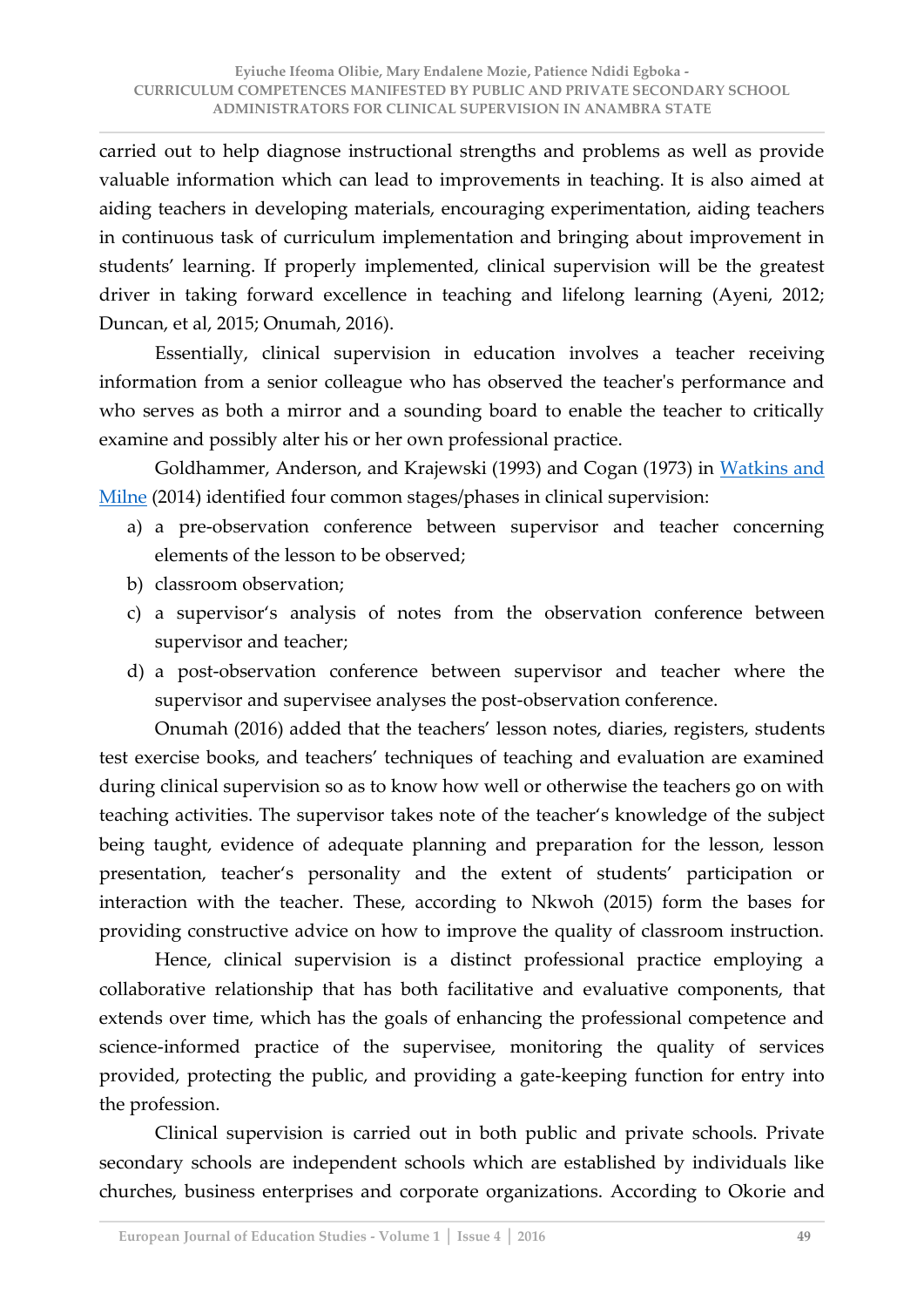Usulor (2016), private education is the type undertaken by any organization or agency beside the state. On the other hand, public secondary schools are schools owned and managed by the government. The ownership and control of public schools in Nigeria is divided into; state school and unity schools (Gobir, 2005).

 The state schools are managed by the state government while the unity schools are managed by the federal government. In both public and private secondary schools, principals, vice-principals and other designated personnel take major responsibility in clinical supervisory practices within their school as internal supervisors. They are expected to work as instructional leaders, staff developers, classroom mentors, evaluators, and curriculum and instruction developers. Also they have to properly and effectively give teachers supervision feedback in a way that maximizes the good outcomes of clinical supervision. They should involve themselves in the regular observation of teachers, and the organizing of short-term training and experience sharing to maximize the professional competence of teachers, and thus contribute for the quality of education. They should also directly oversee the day-to-day activities of teachers, it is their duty to constantly visit and evaluate classrooms, observe teaching, diagnose the strengths and weaknesses of teachers' instructional practices, instructional resources, materials and activities, and give supportive corrections on identified areas of weakness. All these require some important competences.

Competence refers to an individual's capability and demonstrated ability to understand and do certain tasks in an appropriate and effective manner consistent with the expectations for a person qualified by education and training in a particular profession or specialty thereof. Competences are also described as measurable human capabilities involving knowledge, skills, and values, which are assembled in work performance (Charles Darwin University, 2016; Falender, Shafranske & Falicov, 2014). It can also be understood as a state of sufficient abilities in a given context or in respect to a particular requirement (Nwaka, 2010; [Kotirde & Yunos,](http://www.sciencedirect.com/science/article/pii/S1877042815047977) 2015). It is the ability to perform one's professional role within the standards of practice and includes the ability to identify when one is not performing adequately.

 It follows logically that curriculum competences refer to the instructional delivery skills, behaviour and knowledge acquired and manifested by supervisors for effective clinical supervision. Butterworth and Faugier (2014) described them as sets of human knowledge, skills and abilities, which are essential resources for supervisors' performance and teacher development. Literatures suggest that that curriculum competence involves a set of skills, knowledge, attitudes, activities, and experiences that a supervisor employs to appraise and improve lesson planning, instructional objectives, content and pedagogy, knowledge of students, designing coherent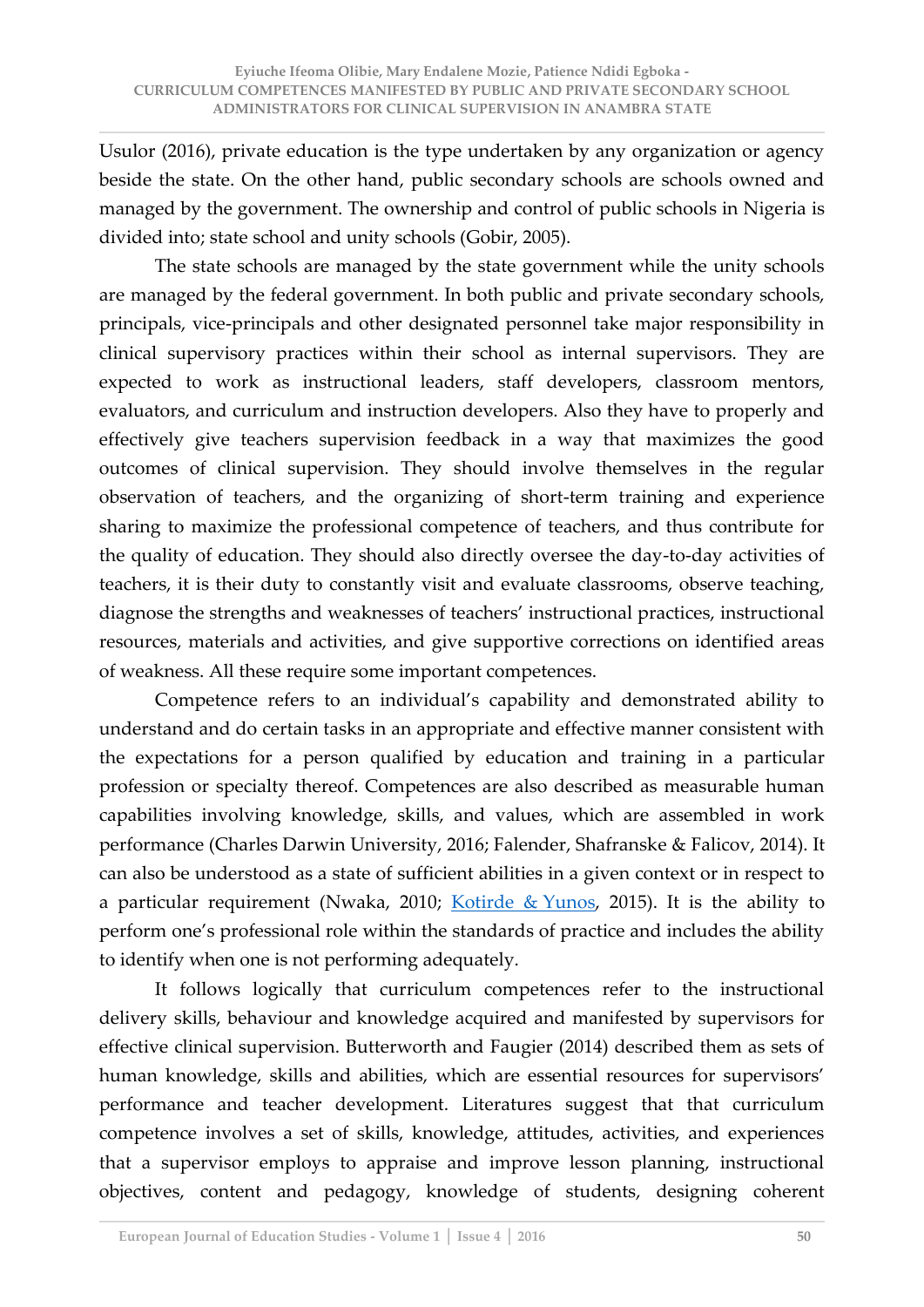instruction and assessing student learning outcomes (Falender et al, 2014; [Kotirde &](http://www.sciencedirect.com/science/article/pii/S1877042815047977)  [Yunos,](http://www.sciencedirect.com/science/article/pii/S1877042815047977) 2015; Moswela & Mphale, 2015). The areas of competences are based on the assumption that if clinical supervision is the process of working with people who are working with students to bring about improvement in instruction, then it is very important that a clinical supervisor must have competence and professional knowledge in the art so as to be able to influence, facilitate, direct, and motivate the teachers efficiently and effectively to improve teaching and learning satisfactorily.

 Whether public and private secondary school principals in Anambra State manifest the various curriculum competences needs to be empirically assessed because it appears that many of them are ineffective as supervisors. Studies including Okoye (2007), Oluwadare, (2011) and Onumah (2016) have shown that during school supervision, one sees teachers highly tensed up, hurriedly beautifying their classes and themselves, telling students how to conduct themselves, selecting the notes and exercise books of the best students in class for display to the supervisors. This is inspection and not clinical supervision. The principals seldom use clinical supervision to serve the aim of providing management support for teachers (Okorji & Ogboo, 2013). The researchers' interaction with fellow teachers indicate that the teachers think that the supervision carried out by principals and vice-principals is not focused and does not play a significant role in the development of their professional experiences. Most teachers consider such supervision as an unnecessary organizational ceremony and they do not perceive supervisors as a source of new ideas. Moreover, Akomolafe (2012) pointed out that even though principals conduct clinical supervision in private and public schools, they do not do it as often as required because they are so engrossed in the managerial and administrative tasks of daily school life, that they might rarely have time for competent supervision of teaching and learning. This situation is further complicated by the fact that the principal's authority is severely limited as he/she occupies a middle management position. In the public school systems, the ultimate authority exists with the senior administrators in the State Post Primary Schools Commission, while in private schools, such authority rests with the school proprietors. Directives from the top management are likely to divert the principal's attention from applying the competences for clinical supervision.

 As a result, the benefits of supportive, diagnostic, remedial and competenceoriented attributes of clinical supervision are not being reaped for instructional improvement of teachers in these schools. These imply that clinical supervision is not being effectively carried out in public and private secondary schools in Anambra State. Perhaps the administrators lack the required clinical supervision competences. One way of determining whether the principals and vice-principals in public and private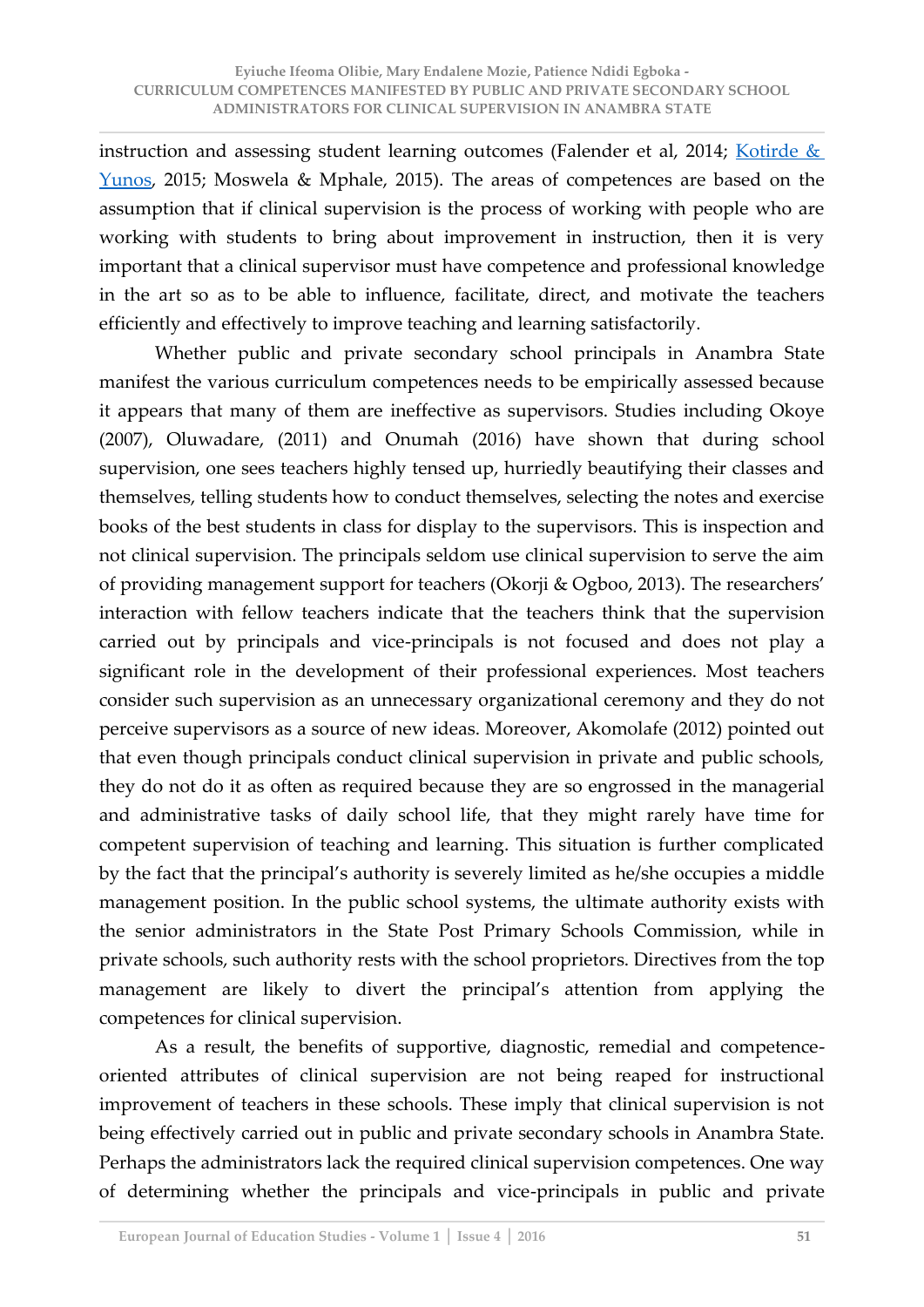secondary schools have or lack clinical supervision competences is to assess which ones they manifest while working with teachers. Hence, this study was aimed at assessing the curriculum competences manifested by public and private secondary school administrators in Anambra State.

#### **Research Questions**

The following research questions guided the study:

- 1. Which curriculum competences do administrators of public secondary schools in Anambra State manifest for clinical supervision?
- 2. Which curriculum competences do administrators of private secondary schools in Anambra State manifest for clinical supervision?

## **Null Hypothesis**

One null hypothesis was tested at the 0.05 significant level as follows:

1. There is no significant difference in mean scores of curriculum competences of clinical supervision which administrators of public and private secondary schools in Anambra State manifest.

## **Literature Review**

Curriculum competence involves a set of skills, knowledge, attitudes, activities, and experiences that a supervisor employs to improve instructional processes and learning outcomes. Some authors asserted that school supervisors must possess competences in demonstrating knowledge of content and pedagogy, demonstrating knowledge of students, selecting instructional goals, designing coherent instruction and assessing student learning [\(Cruz, Carvalhob, & Sousa,](http://www.sciencedirect.com/science/article/pii/S1877042815001317) 2015; Ekpoh & Eze, 2015). The supervisor must possess the art and science of helping others to decide on instructional goals and work towards achieving those goals (Pawlas & Oliva, 2007; UNESCO, 2006).

 Additionally, Behlol, Yousuf, Parveen and Kayani (2011) noted that teaching competences involve technical competence in instruction and classroom management, knowledge concerning the content to be taught and competence in the lesson observation skills and methods necessary for the realization of their classroom intentions.

 Eneasator (2001) outlined the teaching competences expected of supervisors to include the ability to: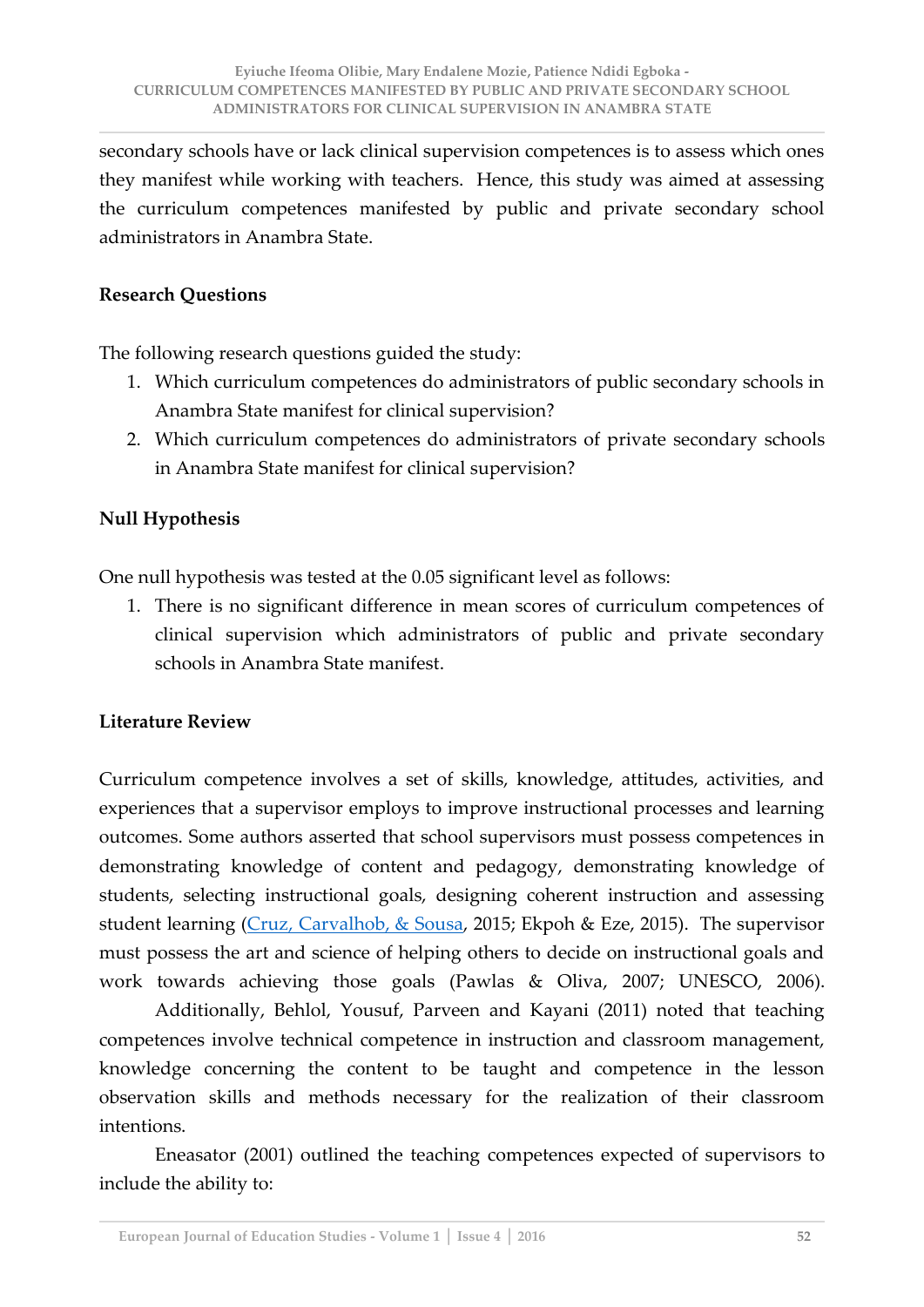- a) look into teachers notes of lesson and pay particular attention to the adequacy or otherwise of the instructional objectives, content development, instructional aids, teaching strategies, use of chalkboard, classroom management techniques, and so on with a view to suggesting corrections if found unsatisfactory.
- b) engage in actual observation of the process of teaching and learning to assess the content and learning experiences provided to students and extent of implementation of teaching objectives.

 In a related contribution, Similarly Nwaka (2010) noted some teaching competences which a clinical supervisor is expected to possess are:

- a) guiding teachers in setting realistic objectives and goals for pupils of difference abilities;
- b) ensuring that teachers use the scheme of work to write lesson plans, diaries, and use appropriate learning experiences in delivering the lesson plan
- c) demonstrating how teachers could use innovative approaches in teaching
- d) helping teachers improve their communication skills for effective teaching
- e) detecting both weaknesses and strengths in the teaching process and proffer
- f) solutions to the weaknesses while reinforcing the strengths of the teachers;
- g) relating classroom instruction supervisory exercises to the achievement of education goals; and
- h) guiding teachers to apply appropriate teaching methods and materials to realize set school objectives (p. 397).

 Writing on the curriculum competences of supervisors, Tesema (2014) stated that school administrators are part of the technical level in schools. As such they are concerned with teaching and learning; they are first and foremost teachers-master teachers, teacher of teachers not administrators. UNESCO (2006) stressed that the area of expertise for school administrators should involve curriculum and instruction and so they should possess teaching competences. If this does not happen, clinical supervision would be minimally effective.

 Hence, these teaching competences are expected to be manifested towards challenging teachers to develop effective learning environment, organizing the subject matter, designing learning experiences, engaging all students in learning activities, and assessing students' learning outcomes. Where there is deficiency the teacher involved is called to order and suggestions on how to improve on those activities given.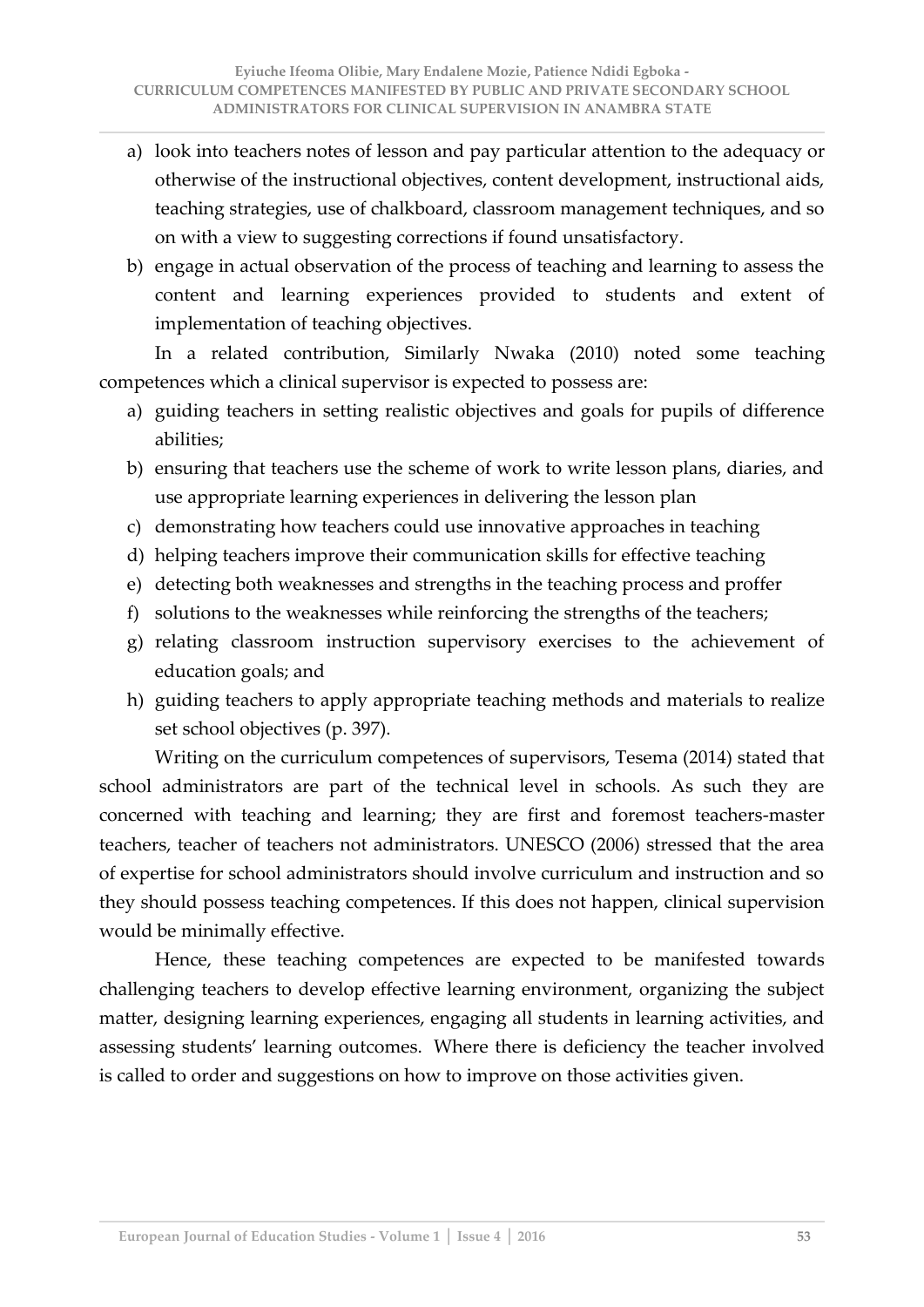#### **Materials and Methods**

This study adopted the descriptive survey design. Creswell (2014) stated that a descriptive study involves gathering data that describe events and then organizes, depicts, and describes the "what is" of the data collected without any manipulations (p.38). This design is appropriate because this study was concerned with collecting data with which to assess the clinical supervision competences manifested by public and private school administrators in Anambra State.

 The study was conducted in Anambra State in Nigeria. Anambra State is one of the five states in the South-East geo-political zones in Nigeria. The population for this study comprised 9,700 respondents. This consisted of 256 principals, 312 vice-principals and 5970 teachers in public schools and 166 principals, 102 vice-principals and 2,894 teachers in private secondary schools.

 The sample for this study is made up of 1,378 respondents selected through the multistage procedure. The first stage involves random selection of 12 Local Government Areas (LGAs) from the 21 LGA in the State. GA. The second stage involved selecting 50 percent of public and private secondary schools in the selected 12 LGAs using the purposive sampling technique. By so doing, 67 public and 39 private schools (106 schools) were picked. Then the entire principals and one vice-principal per school from the 106 schools in 12 LGAs were included in the study. Finally, 50 percent of the teachers in the 106 schools were picked by proportionate sampling. Hence, the sample involved 67 principals, 67 vice-principals, and 828 teachers in public secondary schools on the one hand, and 39 principals, 39 vice-principals, and 338 teachers in private secondary schools on the other hand. The total sample size is 1,378 respondents representing 14.21% of the entire population.

A questionnaire was used for data collection. A synthesis of views and findings from related literature guided the construction of the questionnaires. The questionnaire titled "Administrators' Clinical Supervision Competence Assessment Scale (ACSCS)" contained 10 items that were divided into two Parts. Part 1 comprised three open-ended items that elicited information on the type of school and designation of the respondent (principals/vice-principal). Part 2 comprised 10 items. The items in all the sections were structured on a 4-point scale of strongly agree, agree, disagree and strongly disagree. The Cronbach alpha reliability co-efficient for the ACSCST was 0.71. The reliability coefficients were considered high enough for the instrument to be used in the study.

 The researcher was assisted by twelve research assistants in collecting data. The assistants visited their assigned schools and administered the questionnaires on the principals, vice-principals and teachers. Only 1349 out of the 1378 copies were retrieved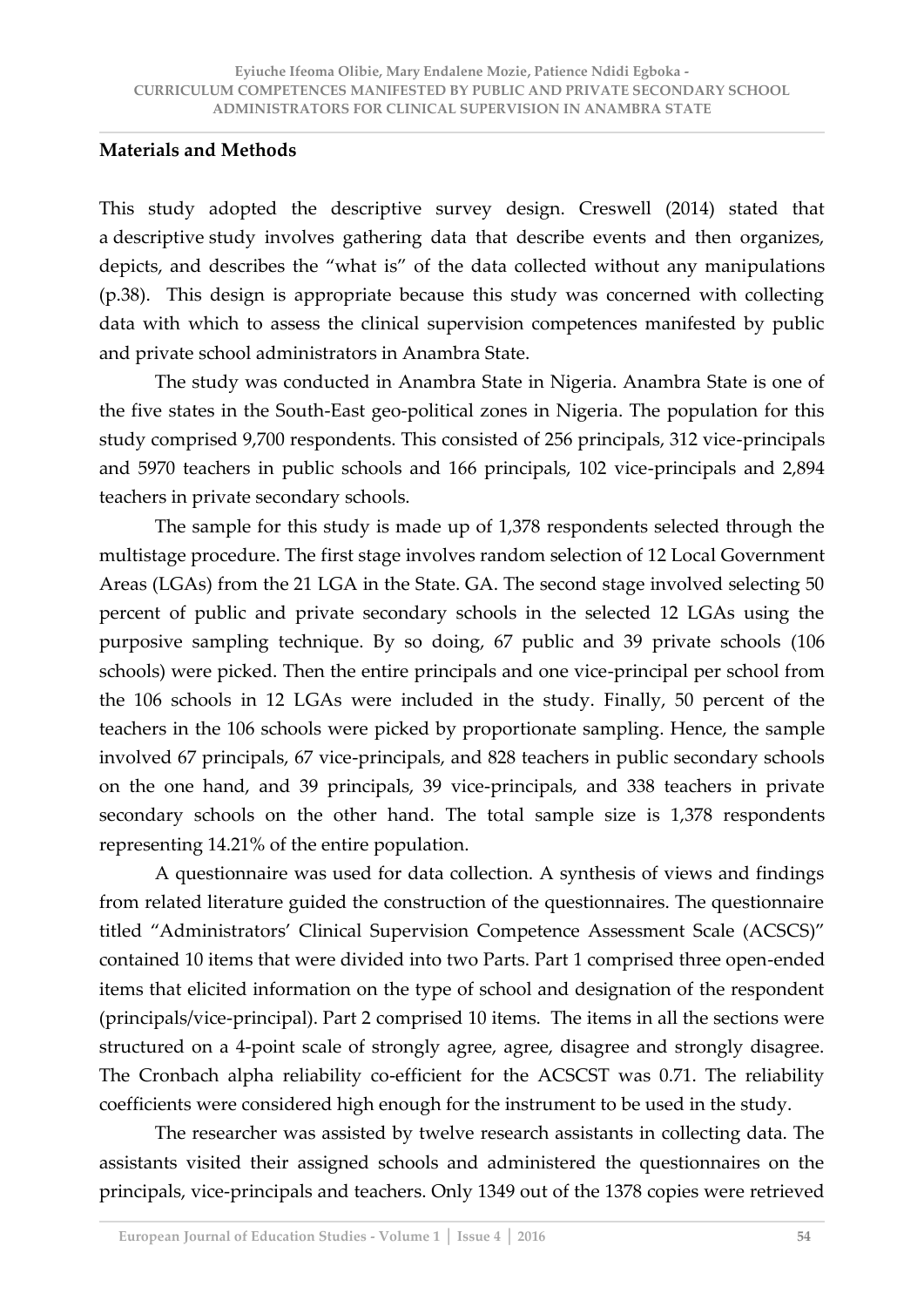and subjected to data analysis. The return rate was approximately 97.90% of the sample which the researcher considered satisfactory for the study.

 The responses of principals, vice-principals and teachers in public schools to each item were collectively analysed and referred to as public school staff while those of principals, vice-principals and teachers in private schools to each item were also collectively analysed and referred to as private school. The mean scores of the data for public and private school staff were then analysed separately. To test the hypothesis, ttest was applied to compare the mean responses of public school staff on the one hand and private school staff on the other hand. The hypothesis was tested at 0.05 significant level.

#### **Results**

# **Table 1:** Mean Scores of Public Secondary School Staff on Curriculum Competences in Clinical Supervision Manifested by School Administrators

| S/N | <b>Items</b>                                                                                                                                                         |      | Public school (N=944)  |  |  |  |
|-----|----------------------------------------------------------------------------------------------------------------------------------------------------------------------|------|------------------------|--|--|--|
|     |                                                                                                                                                                      | X    | <b>Remarks</b>         |  |  |  |
| 1.  | Ability to use pre-observation conference to work with teachers to set<br>appropriate specific instructional objectives in line with learning content                |      | 2.11 Disagree          |  |  |  |
| 2.  | Ability to assist teachers in planning class schedules and field trips for<br>students                                                                               |      | 3.22 Agree             |  |  |  |
| 3.  | Ability to use frequent class visitations to guide teachers in effectively<br>covering their lesson plans within the time available for instruction                  |      | 1.59 Disagree          |  |  |  |
| 4.  | Ability to provide suggestions that enhance teachers' ability to set objectives<br>that are suitable for the learners' age.                                          |      | 2.84 Agree             |  |  |  |
| 5.  | Ability to ensure that teachers proportionately cover the affective, cognitive<br>and psychomotor domains while teaching                                             |      | 3.38 Agree             |  |  |  |
| 6.  | Ability to direct teachers on how to group students, allocate time and assign<br>spaces for instruction                                                              |      | 3.58 Strongly<br>agree |  |  |  |
| 7.  | Ability to enlighten teachers on the various teaching models in use and guide<br>them to choose wisely from the models on the basis of the nature of the<br>subjects | 1.28 | Strongly<br>disagree   |  |  |  |
| 8.  | Ability to inspire teachers to communicate appropriately while delivering<br>instruction                                                                             |      | 2.04 Disagree          |  |  |  |
| 9.  | Ability to work with teachers to develop strategies for identifying the<br>presence of fatigue and inattentiveness from students during instruction                  |      | 3.14 Agree             |  |  |  |
|     | 10. Ability to guide teachers on the planning of instructional units to implement<br>educational objectives                                                          | 1.70 | Disagree               |  |  |  |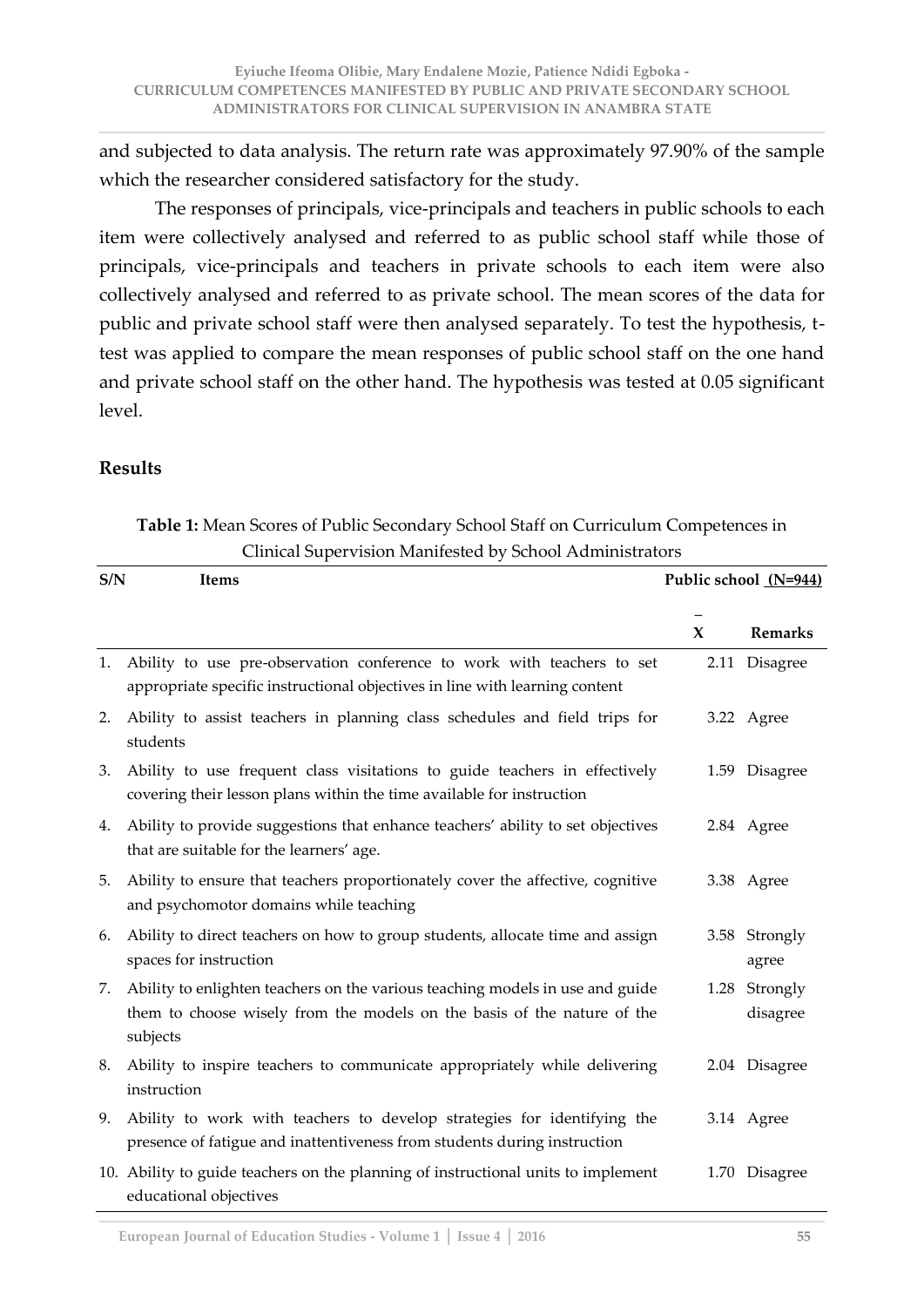Data in Table 1 shows that items 1, 3, 8 and 10 were scored between 1.59 and 2.11 by the public school staff. This indicates the respondents' disagreement that administrators of public schools manifest the stated clinical supervision competences. On the other hand, item 7 was scored 1.28. This portrays their strong disagreement that their administrators manifest that curriculum competence for clinical supervision. Items 2, 4, 5, and 9 obtained mean scores within 2.84 and 3.38 to show the respondents' agreement. With a mean score of 3.58, item 6 was strongly agreed to by staff of public schools. By this analysis, there was an agreement among many of the respondents in public schools that their administrators manifested 5 out of the 10 stated curriculum competences for clinical supervision.

|                                                          | Table 2: Mean Scores of Private Secondary School Staff on Curriculum Competences in |  |  |  |  |  |
|----------------------------------------------------------|-------------------------------------------------------------------------------------|--|--|--|--|--|
| Clinical Supervision Manifested by School Administrators |                                                                                     |  |  |  |  |  |

| S/N | <b>Items</b>                                                                                                                                                         | Private school<br>staff $(N=405)$ |                      |  |
|-----|----------------------------------------------------------------------------------------------------------------------------------------------------------------------|-----------------------------------|----------------------|--|
|     |                                                                                                                                                                      | $\mathbf x$                       | <b>Remarks</b>       |  |
| 1.  | Ability to use pre-observation conference to work with teachers to set<br>appropriate specific instructional objectives in line with learning content                | 2.25                              | isagree              |  |
| 2.  | Ability to assist teachers in planning class schedules and field trips for<br>students                                                                               | 3.31                              | Agree                |  |
| 3.  | Ability to use frequent class visitations to guide teachers in effectively covering<br>their lesson plans within the time available for instruction                  | 1.74                              | isagree              |  |
| 4.  | Ability to provide suggestions that enhance teachers' ability to set objectives<br>that are suitable for the learners' age.                                          | 3.00                              | Agree                |  |
| 5.  | Ability to ensure that teachers proportionately cover the affective, cognitive<br>and psychomotor domains while teaching                                             | 3.20                              | Agree                |  |
| 6.  | Ability to direct teachers on how to group students, allocate time and assign<br>spaces for instruction                                                              | 3.35                              | Agree                |  |
| 7.  | Ability to enlighten teachers on the various teaching models in use and guide<br>them to choose wisely from the models on the basis of the nature of the<br>subjects | 1.09                              | Strongly<br>disagree |  |
| 8.  | Ability to inspire teachers to communicate appropriately while delivering<br>instruction                                                                             | 2.44                              | Disagree             |  |
| 9.  | Ability to work with teachers to develop strategies for identifying the presence<br>of fatigue and inattentiveness from students during instruction                  | 3.31                              | Agree                |  |
|     | 10. Ability to guide teachers on the planning of instructional units to implement<br>educational objectives                                                          | 1.83                              | <b>Disagree</b>      |  |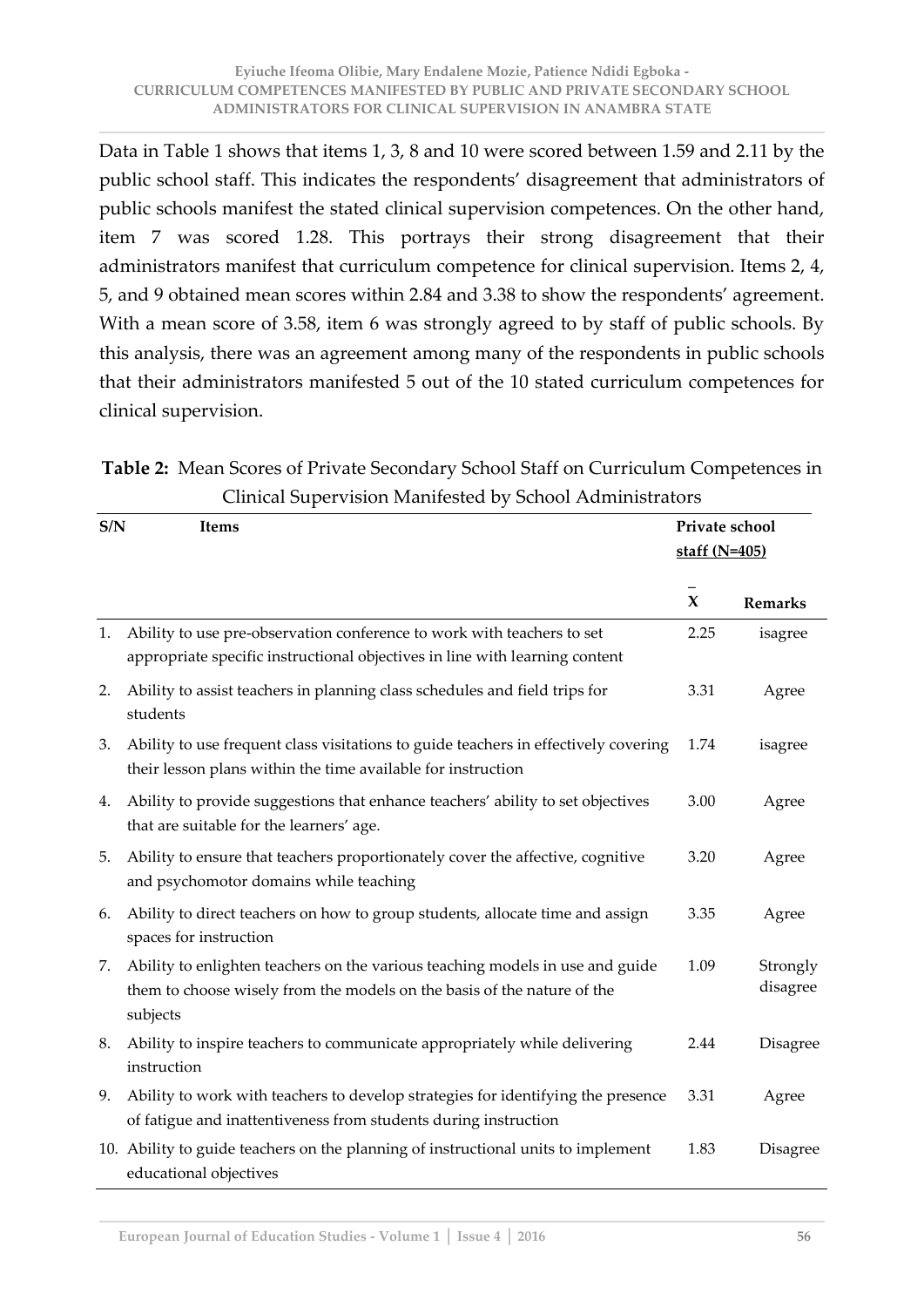Data in Table 2 indicates that items 1, 3, 8 and 10 were scored between 1.74 and 2.44 by the private school staff. This indicates the respondents' disagreement that administrators of private schools manifested the stated clinical supervision competences. On the other hand, item 7 was scored 1.09 by public secondary schools staff. This portrays their strong disagreement that their administrators manifested that curriculum competence for clinical supervision. Items 2, 4, 5, 6 and 9 obtained mean scores within 3.00 and 3.35 to show the respondents' agreement. By this analysis, there was an agreement among many of the respondents in public schools that their administrators manifested only 5 out of the 10 stated curriculum competences for clinical supervision.

## **Null Hypothesis**

There is no significant difference in the mean scores of private and public school staff on the curriculum competences for clinical supervision manifested by their administrators.

| Sources of variation |     |       |      |      |       |        |             |  |
|----------------------|-----|-------|------|------|-------|--------|-------------|--|
|                      | N   | X     | Sd   | df   | Cal-t | Crit-t | P > 0.05    |  |
| Public school staff  | 944 | 24.93 | 2.96 |      |       |        |             |  |
|                      |     |       |      | 1347 | 2.77  | 1.96   | Significant |  |
| Private school staff | 405 | 25.55 | 3.70 |      |       |        |             |  |

**Table 3:** t-test on the Mean Scores of Public and Private School Staff on tThe Curriculum Competence in Clinical Supervision by Administrators

Table 3 shows that at 0.05 level of significance and 1347 degrees of freedom (df), the calculated t value of 2.77 is greater than the critical t value of 1.96. The decision is to reject the null hypothesis. Therefore, there is a significant difference in the views of private and public school staff on the teaching competences in clinical supervision by public and private secondary school principals in Anambra State. The mean score of private school staff is higher than that of public school staff.

## **Discussion of Findings**

This study found that administrators of public and private secondary schools in Anambra State were generally rated as competent in five but not competent in the remaining five areas investigated. This suggests that the administrators cannot be said to be highly manifesting a range of curriculum competences for clinical supervision.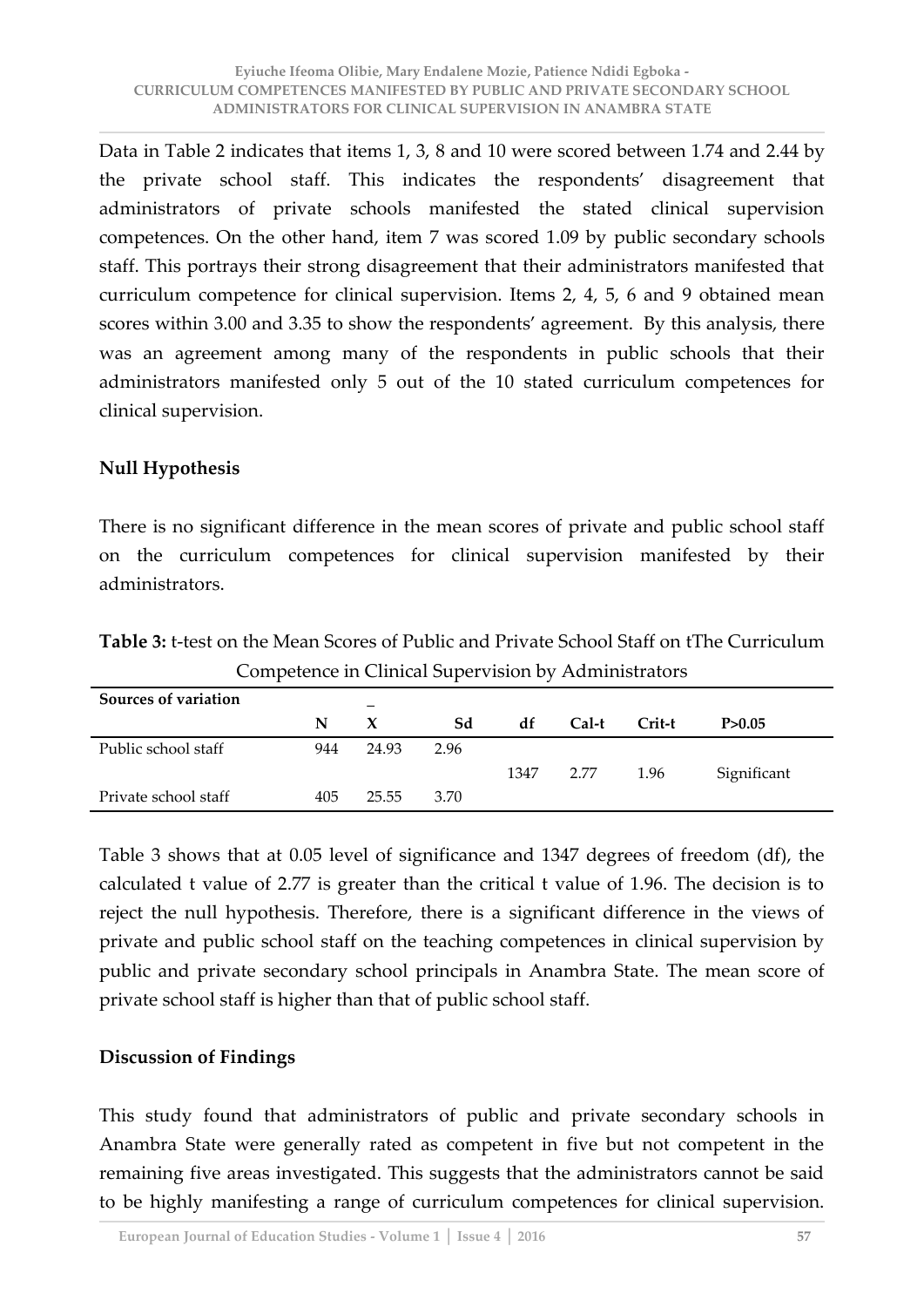The specific curriculum competences manifested by the supervisors as indicated by responses to research question one include the ability to assist teachers in planning class schedules and field trips for students; provide suggestions that enhance teachers' ability to set objectives that are suitable for the learners' age; and ensure that teachers proportionately cover the affective, cognitive and psychomotor domains while teaching. They are also competent in directing teachers on how to group students, allocate time and assign spaces for instruction as well the ability to work with teachers to develop strategies for identifying the presence of fatigue and inattentiveness from students during instruction. This finding is similar to that of Egwu (2015) which found that principals are competent in some teaching abilities during supervision but are incompetent in some. This finding also agrees with the findings of Houk (1999) and Adimasu's (2014) who respectively reported that school administrators are incompetent in a range of curriculum and teaching skills and therefore needed to acquire competences in those areas. Tesema (2014) also found that school leaders in India were not competent enough in teaching skills to help other teachers.

 The test of null hypotheses one showed that there was a significant difference in the views of private and public school staff on the curriculum competences in clinical supervision by public and private secondary school administrators in Anambra State. Results show that private school administrators tend to have a slightly higher manifestation of curriculum competences than those in public schools. This finding supports the finding of Akomolafe (2012) in which principals of private schools were more effective in instructional supervision than those in public secondary schools were. The finding however deviates from that of Okorie and Usulor (2016) who revealed that there were similarities in the supervision of teachers between the public and private secondary schools in Ebonyi state.

 Even though there was a significant difference between the curriculum competences manifested by public and private secondary school administrators, the point remains that administrators in the two school types did not manifest the same quality of those competences. Moreover, the ratings of the curriculum competences were not very high enough to achieve the desired result from clinical supervision in schools. This is quite unfortunate because studies have shown that clinical supervision helps teachers develop positive attitudes, behaviours and practice for excellence in teaching and creating a better learning condition for students (Onuma, 2016; Okorji & Ogboo, 2013). Unless teachers assess their supervisors as capable of doing this, the supervisory exercise will not have the desired effect.

 The finding could be because the administrators lacked teaching competences for clinical supervision and could not manifest them. If they could not highly manifest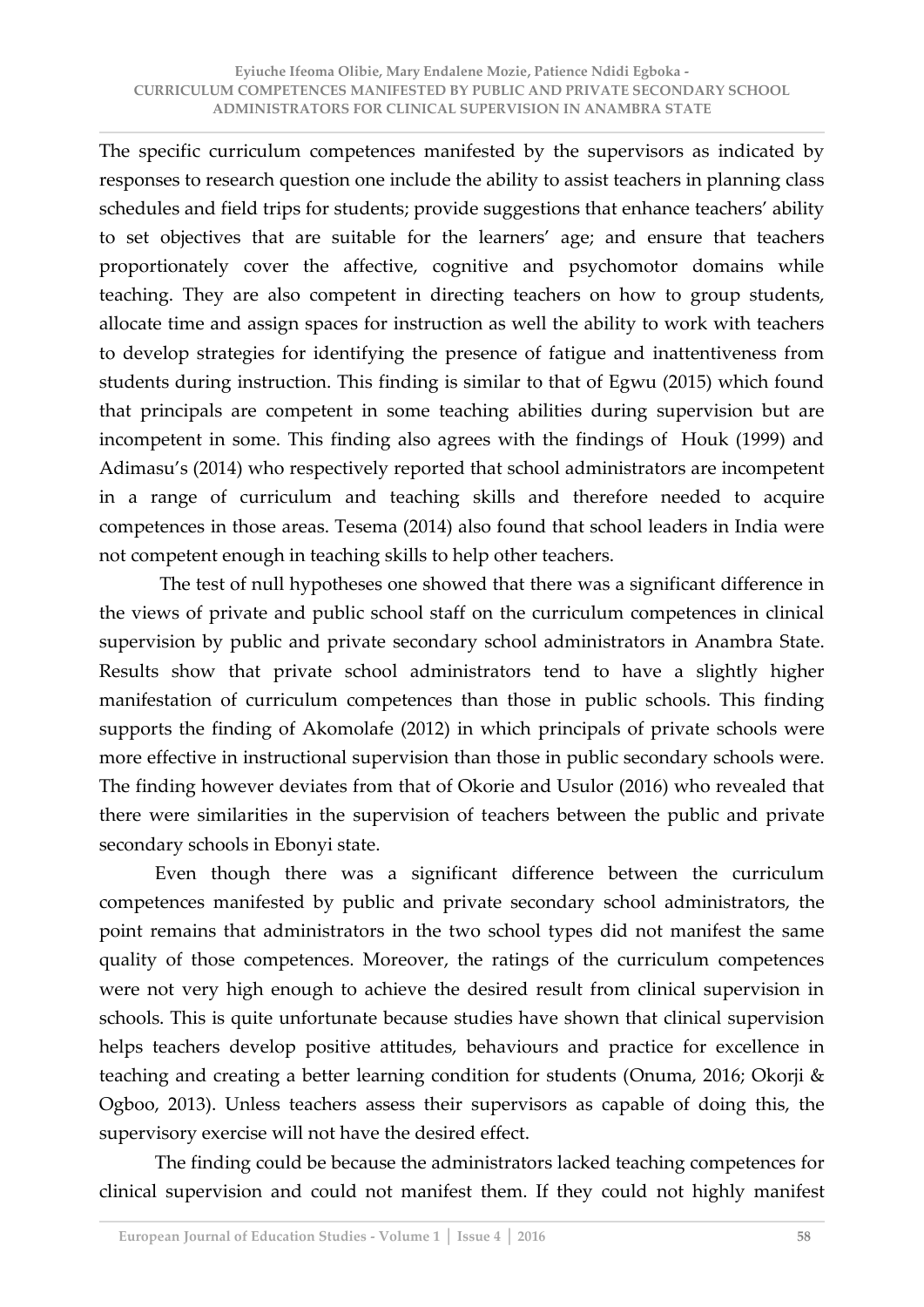many of the curriculum competences that they cannot maximally help teachers to be competent in their teaching and learning activities. It can also be reasonably claimed that the indication of incompetence in these area showed that the pre-service training of secondary school administrators have not sufficiently equipped them with the requisite competences. It could also be because the administrators were not exposed to adequate in-service training on curriculum competencies for clinical supervision or that they were too busy with administrative duties to the negligence of the competences.

# **Conclusion**

Effective clinical supervision requires that the supervisors manifest various curriculum competences. This study has revealed that in the perceptions of public and private secondary school staff in Anambra State secondary schools, their school administrators manifested only a few out of the variety of curriculum competences for effective clinical supervision. There was a significant difference in curriculum competences for clinical supervision by public and private secondary school administrators. The manifestations of these clinical supervision competences were higher in private than in public schools. Therefore, it is concluded that even though private school administrators manifested more curriculum competences for clinical supervision, both administrators manifested inadequate and limited clinical supervision competences in general. They both need to acquire and continuously upgrade their curriculum and teaching for effective and efficient clinical supervision.

# **Recommendations**

In view of these findings, it is recommended as follows:

- 1. Public and private secondary school administrators should give emphasis to and seek avenues for significantly improving their curriculum competences. Reading professional journals, peer mentoring, and participating in professional conferences and seminars will help them achieve this.
- 2. The administrators should focus more on improving their abilities to use preobservation conference to work with teachers to set appropriate specific instructional objectives in line with learning content and use frequent class visitations to guide teachers in effectively covering their lesson plans within the time available for instruction. They should also improve their abilities to enlighten teachers on the various teaching models in use and guide them to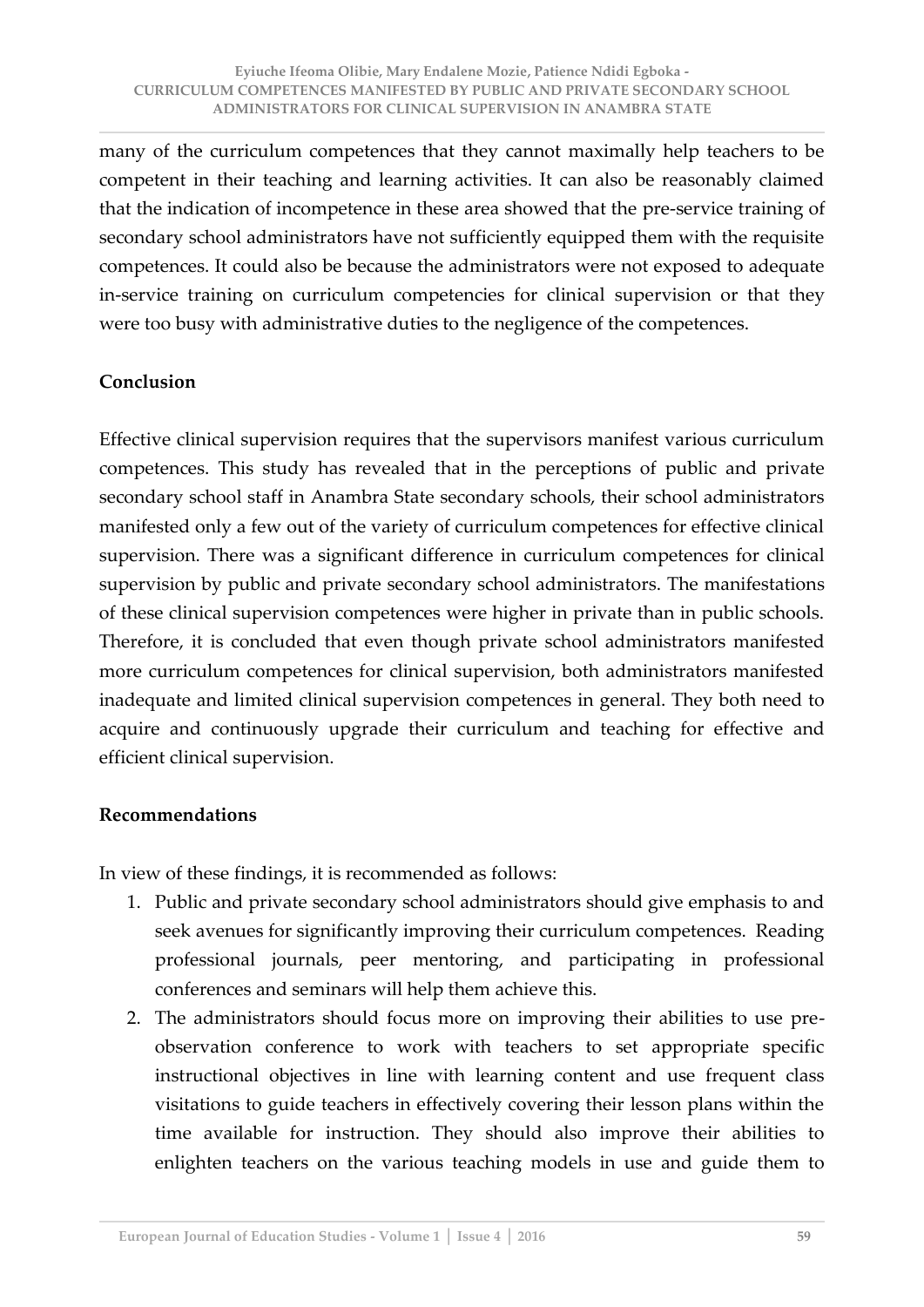choose wisely from the models on the basis of the nature of the subjects and inspire teachers to communicate appropriately while delivering instruction

- 3. Appropriate and continuous training programmes need to be organized and given by governments and private school proprietors to address the apparent low competences manifested by the administrators during clinical supervision.
- 4. Organizers of in-service training for administrators in public and private schools should endeavour to assess the competency levels of participants prior to the commencement of training to ensure that the contents of such in-service training are geared towards improving their areas of low clinical supervision competences.
- 5. Government and school proprietors should increase educational funding to provide an enabling environment for administrators in public and private schools to improve their curriculum competences for effective clinical supervision.

# **References**

- 1. Adimasu, G. (2014). The contribution of clinical supervision on teachers' satisfaction: The case of Homecho secondary and preparatory school in Hadya zone. Thesis submitted to College of Education and Behavioral Sciences Department of Educational Planning and Management, School of Graduate Studies, Haramaya University, India.
- 2. Akomolafe, C. O. (2012). A comparative study of principals' administrative effectiveness in public and private secondary schools in Ekiti State, Nigeria. Journal of Education and Practice, 3 (13); 39-50
- 3. Ayeni, A.J. (2012). Assessment of principals' supervisory roles for quality assurance in secondary schools in Ondo State Akure. World Journal of Education, 2(1): 62-69.
- 4. Bernard, J. M., & Goodyear, R. K. (2009). Fundamentals of clinical supervision (4th ed.). Needham Heights, MA: Allyn & Bacon.
- 5. Butterworth, T., & Faugier, J. (2014). Clinical supervision and mentorship in nursing. California: Springer.
- 6. Charles Darwin University (2016). Clinical supervision manual. CRICOS :Charles Darwin University School of Health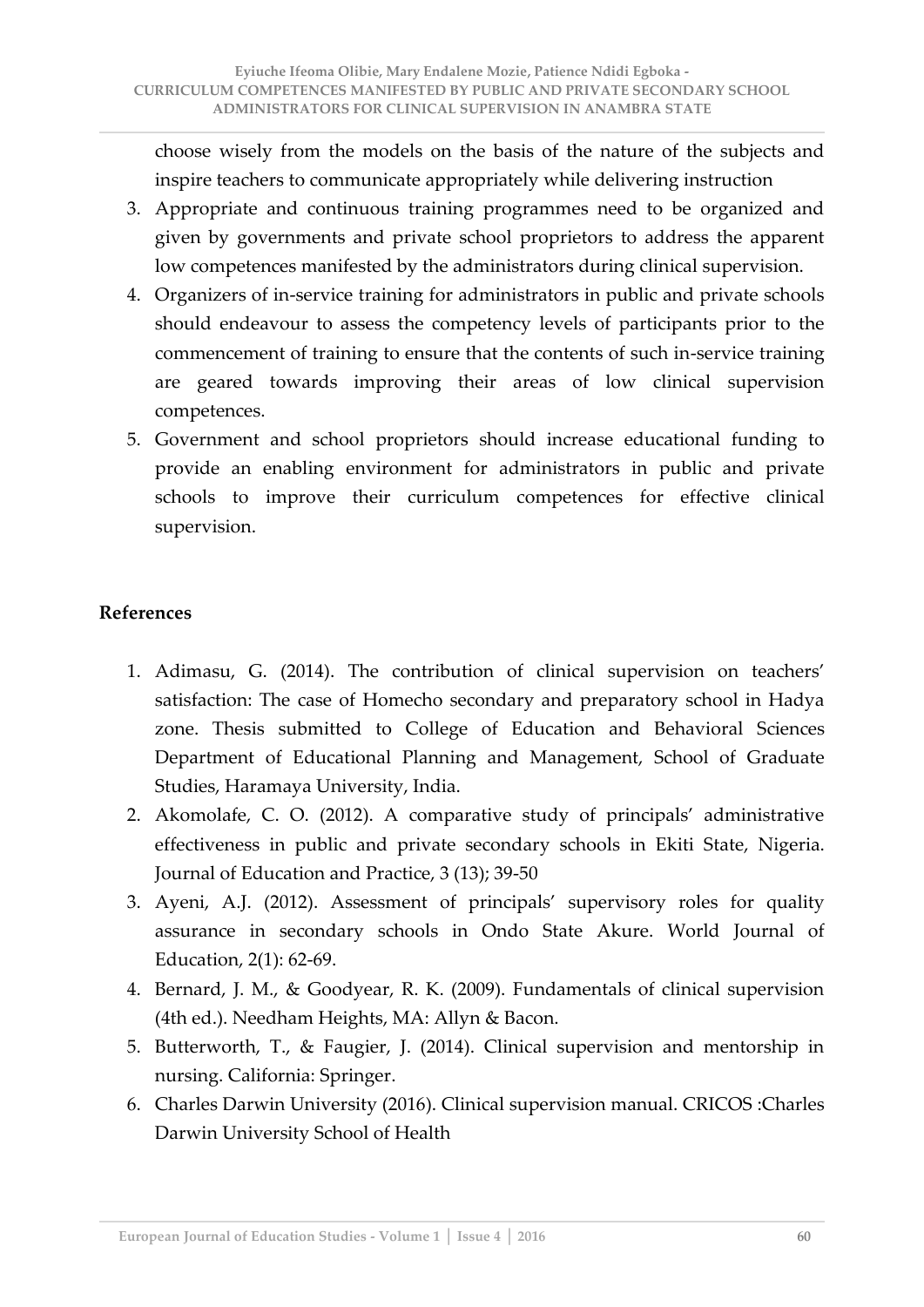- 7. Chidobi, R. (2015). Clinical Supervision as a key for effective teaching and learning in Enugu state of Nigeria secondary schools: Relevance and challenges. Scientific Research Journal (SCIRJ) 3, (6) 37-42
- 8. Cogan, M. L. (1973) Clinical supervision. Boston: Houghton Mifflin.
- 9. Cresswell, J.W. (2014). Qualitative inquiry and research design: choosing among five traditions. Thousand Oaks, CA: Sage Publications.
- 10. Cruz, S., Carvalhob, A. L & Sousaa, P. (2015). Clinical supervision and emotional intelligence capabilities: e excellence in clinical practice. Procedia - Social and Behavioral Sciences 171, 153 – 157. doi:10.1016/j.sbspro.2015.01.101
- 11. Duncan, K., Brown-Rice, K. & Bardhoshi, B. (2015). Perceptions of the importance and utilization of clinical supervision among certified rural school counselors. The Professional Counselor 4(5); 444–454
- 12. Egwu, S. O. (2015). Principals' performance in supervision of classroom instruction in Ebonyi state secondary schools. Journal of Education and Practice, 6 (15); 99-105
- 13. Ekpoh, U. I. & Eze, G. B. (2015). Principals' supervisory techniques and teachers' job performance in secondary schools in Ikom education zone, cross river state, Nigeria. British Journal of Education 3(6), 31-40
- 14. Eneasator, G.O. (2001). Towards goals oriented management of secondary schools in Nigeria: The place of supervision of instruction. Journal of Educational Studies and Research, 2 (1), 50-58.
- 15. Falender, C. A., Shafranske, E. P., & Falicov, C. (Eds.). (2014). Multiculturalism and diversity in clinical supervision: a competency-based approach. Washington, DC: American Psychological Association
- 16. Federal Ministry of Education (FME), 2012). Turnaround strategies for the improvement of the Nigerian Education Sector. Abuja: FME.
- 17. Federal Republic of Nigeria (2004). National policy on education. Abuja: Nigeria Educational Research and Development Council.
- 18. Gobir, B. G. (2005). Public-private schools debate lesson to learned. Nigerian Journal of Education Administration and Planning, 5(2), 118-124
- 19. Goldhammer, R. (1969). Clinical Supervision. New York: Holt, Reinhart and Winston
- 20. Goldhammer, R., Anderson, R. H. & Krajewski, R. J. (1993). Clinical supervision: Special methods for the supervision of teachers (3rd Ed.). Stout, Rinehart and Winston Inc.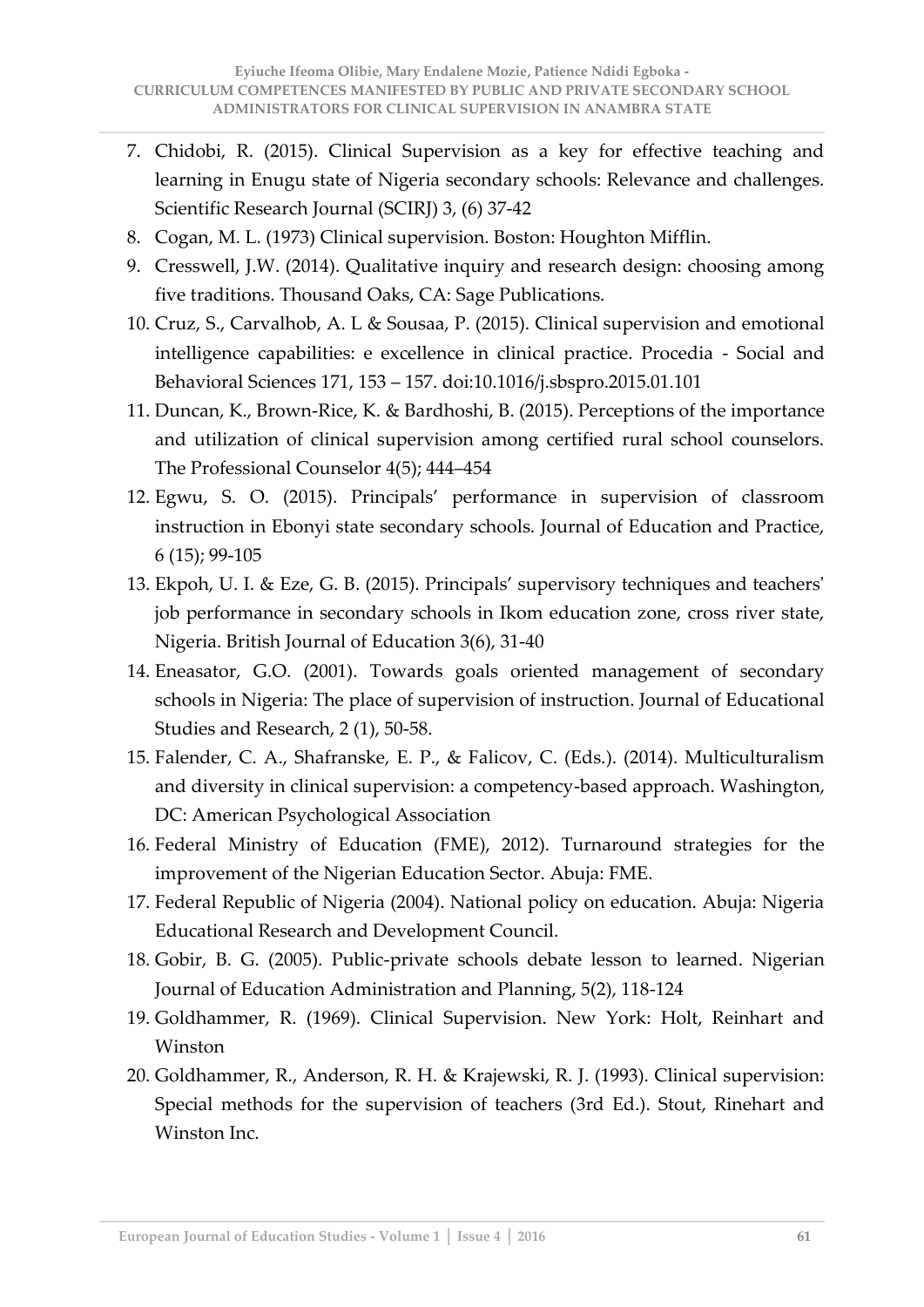- 21. Houk, T. A. (1999). The clinical supervision experiences of beginning teachers: A qualitative study. Unpublished M.Ed. thesis, Faculty of Graduate Studies and Research, University of Regina
- 22. Kotirde, I. Y. & & Yunos, J. B. (2015). The processes of supervisions in secondary schools educational system in Nigeria. Procedia - Social and Behavioral Sciences 204, (24), 259– 264
- 23. Moswela, B. & Mphale, L. M. (2015). Barriers to clinical supervision practices in Botswana schools. Journal of Education and Training Studies 3 (6); 61-70
- 24. Nkwoh, K. (2011). Analysis of administrative roles of principals in private secondary schools in Aba education zone of Abia state. Continental Journal of Education Research 4 (1): 18 - 27
- 25. Nwaka, N. G. (2010). Competencies Required by Primary School Supervisors: Basis for a Sustainable Universal Basic Education Programme. African research Review Vol. 3 (4), 393-406
- 26. Okorie, U. A. & Usulor, V. I. (2016). Analysis of principals' motivational practices for teacher's effectiveness in public and private secondary schools in Ebonyi State, Nigeria. Public Policy and Administration Research, 6 (2), 74-83.
- 27. Okorji, P. N. & Ogbo, R. N. (2013). Effects of modified clinical supervision on teacher instructional performance. Journal of Emerging Trends in Educational Research and Policy Studies (JETERAPS) 4(6): 901-905
- 28. Okoye, J. (2007). Appraisal of principals' possession and application of managerial skills of supervision in Anambra State. Unpublished PhD thesis. Nnamdi Azikiwe University, Awka.
- 29. Oluwadare, A. (2011). Principals' competency needs for effective schools' administration in Nigeria. Journal of Education and Practice, 2(4); 15-23
- 30. Onumah, N. (2016). Principals' performance of supervision of instructions in secondary schools in Nigeria. British Journal of Education, 4, (3), 40-52
- 31. Pawlas, G., & Oliva, P. (2007). Supervision for today´s schools (8th ed.). Indianapolis: Wiley & Jossey-Bass Education.
- 32. Tesema, A. (2014). The practices and challenges of school-based supervision in government secondary schools of Kamashi Zone of Benishangul Gumuz Regional State. Master's Degree Thesis, Faculty of Education, Nnamdi Azikiwe University, Awka.
- 33. UNESCO (2006). Teachers and educational quality: Monitoring global needs for 2015. Paris: UNESCO. International Bureau of Education.
- 34. Watkins, C. E. (Jr) & Milne, D. (2014). The Wiley international handbook of clinical supervision. Boston: Wiley-Blackwell